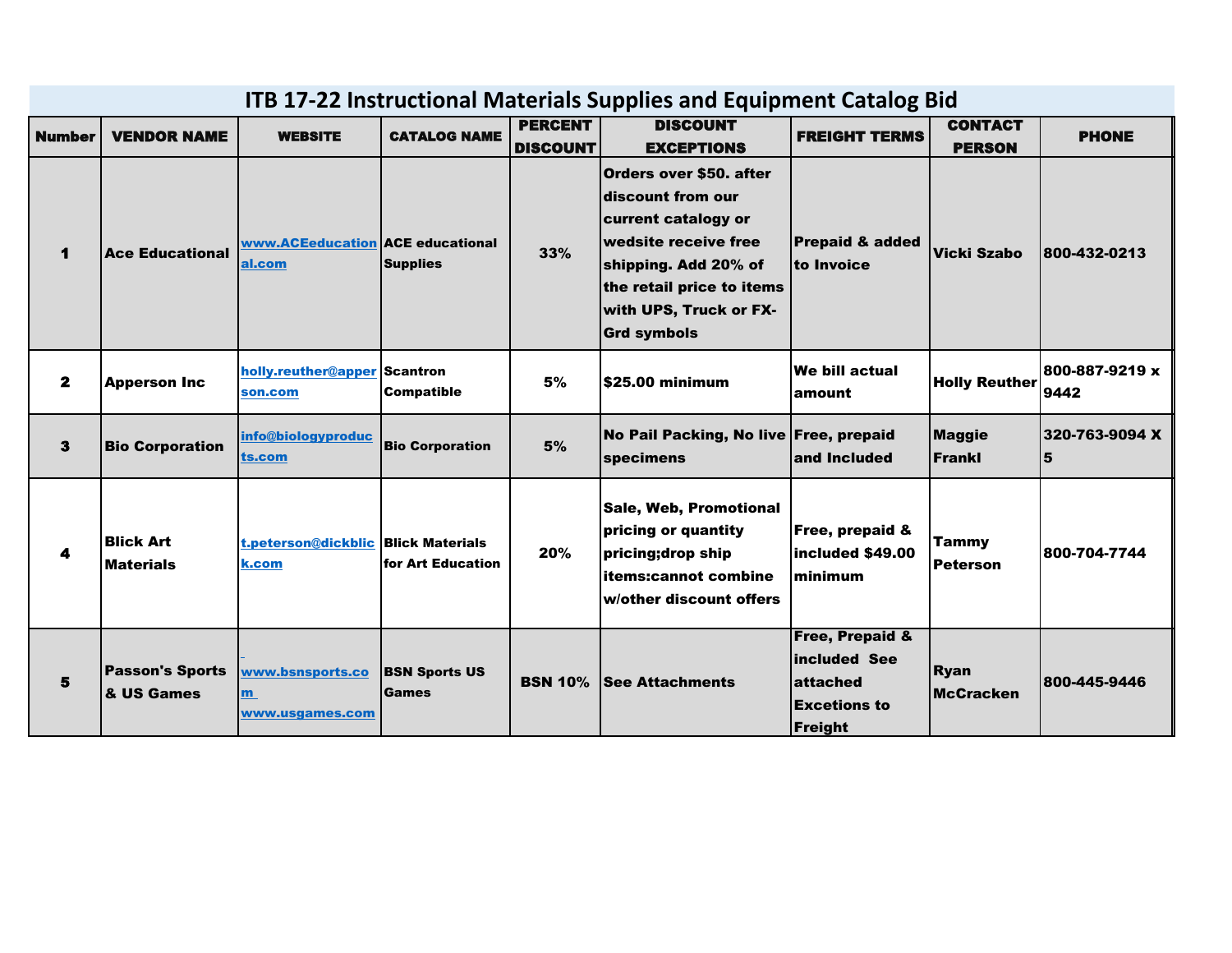| 6 | <b>Capstone</b> | bids@capstonepub.<br>com | capstone spring<br>2017 | 1%<br>list | 25% off list pirce is<br>reflected in the catalog<br>and on the website as<br>$\mathsf{S}/\mathsf{L}$ price. The 1% is an<br>additional percentage<br>addition to off. In addition, by<br>the 25 off   becoming a Capstone<br><b>Rewards Member, you</b><br>can earn points and<br>redeem for 5% more<br>free books Membership<br>is free to join' | Free on orders<br>25 books or<br>more; 10% of<br>subtotal on<br>lorders of 24<br>books or less.<br><b>Capstone</b><br><b>Reward Members</b><br>receive free<br>shipping on all<br>lorders. | <b>Doug Smith</b> | 1800-747-4992 |
|---|-----------------|--------------------------|-------------------------|------------|----------------------------------------------------------------------------------------------------------------------------------------------------------------------------------------------------------------------------------------------------------------------------------------------------------------------------------------------------|--------------------------------------------------------------------------------------------------------------------------------------------------------------------------------------------|-------------------|---------------|
|---|-----------------|--------------------------|-------------------------|------------|----------------------------------------------------------------------------------------------------------------------------------------------------------------------------------------------------------------------------------------------------------------------------------------------------------------------------------------------------|--------------------------------------------------------------------------------------------------------------------------------------------------------------------------------------------|-------------------|---------------|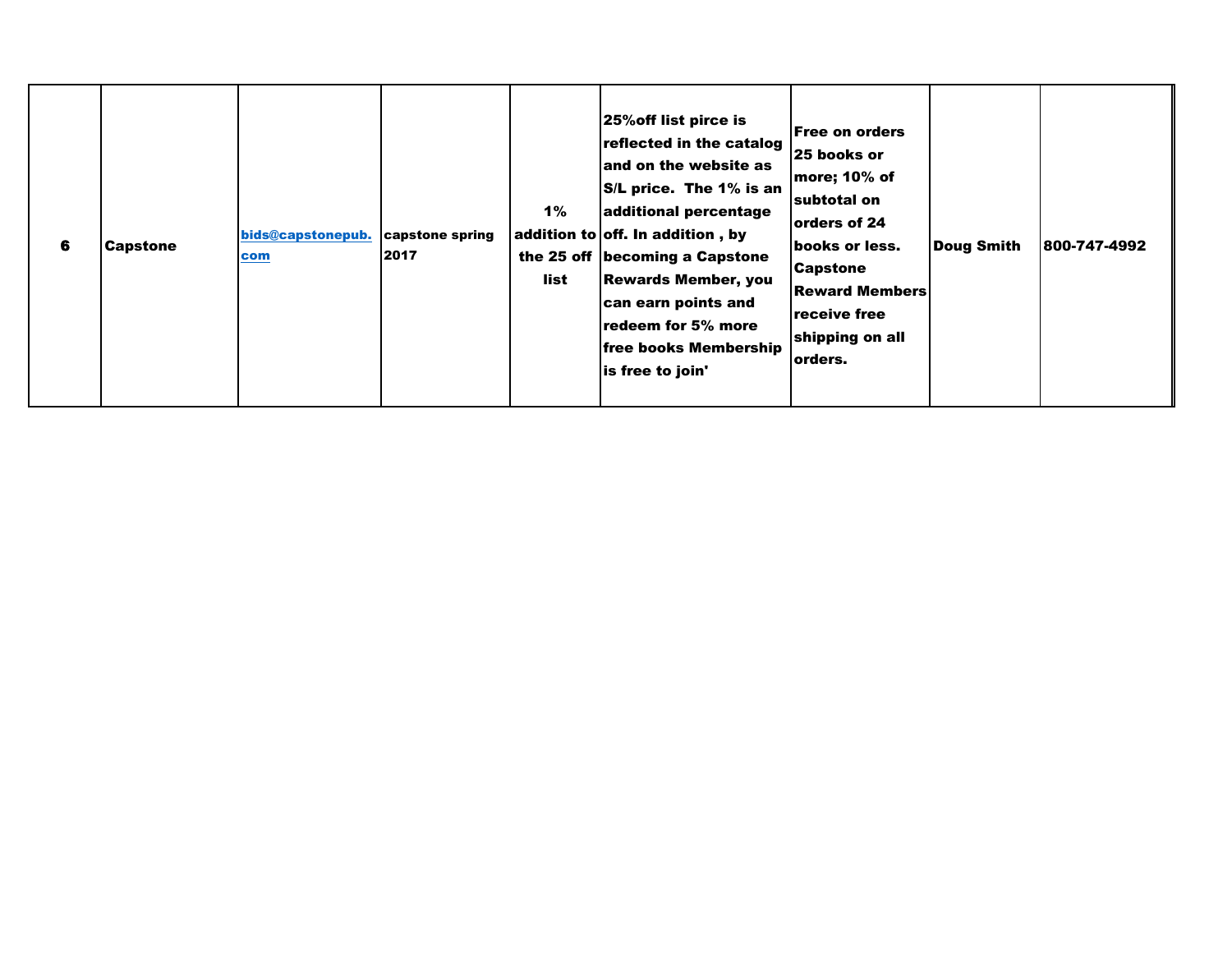| $\overline{ }$ | <b>Coughlan</b><br><b>Companies</b><br>myOn,LLC<br><b>Different</b> | <b>CONTRACTS@MYO</b><br><b>N.COM</b> | myON              | 5% | 5% doscount applicable<br>to myON reader and<br>myON books only. Add<br>on publisher and<br>service cannot be<br>discounted.Baseline<br>pricing has bee<br>provided base on 1 site,<br>1 year subscriptions.<br><b>Additional volume</b><br>discounts are available   myON is browser Newman<br>in a variety of options,<br>including multi-year<br>subscriptions. Volume<br>price quotes can be<br>obtained through the<br>local sales<br>representatives, region<br>managers and<br>customer service. | Free, prepaid &<br>Included N/a,<br><b>Ibased</b> | Erica<br> Hannah                 | 888-728-1266 |
|----------------|---------------------------------------------------------------------|--------------------------------------|-------------------|----|---------------------------------------------------------------------------------------------------------------------------------------------------------------------------------------------------------------------------------------------------------------------------------------------------------------------------------------------------------------------------------------------------------------------------------------------------------------------------------------------------------|---------------------------------------------------|----------------------------------|--------------|
| 8              | <b>Roading to</b><br>Learning                                       | www.difflearn.com                    | Volume 37, 38, 39 | 5% | <b>See Attachments</b>                                                                                                                                                                                                                                                                                                                                                                                                                                                                                  | <b>Prepaid and add</b><br>to invoice              | <b>Cavins-</b><br><b>Wolford</b> | 212-604-9637 |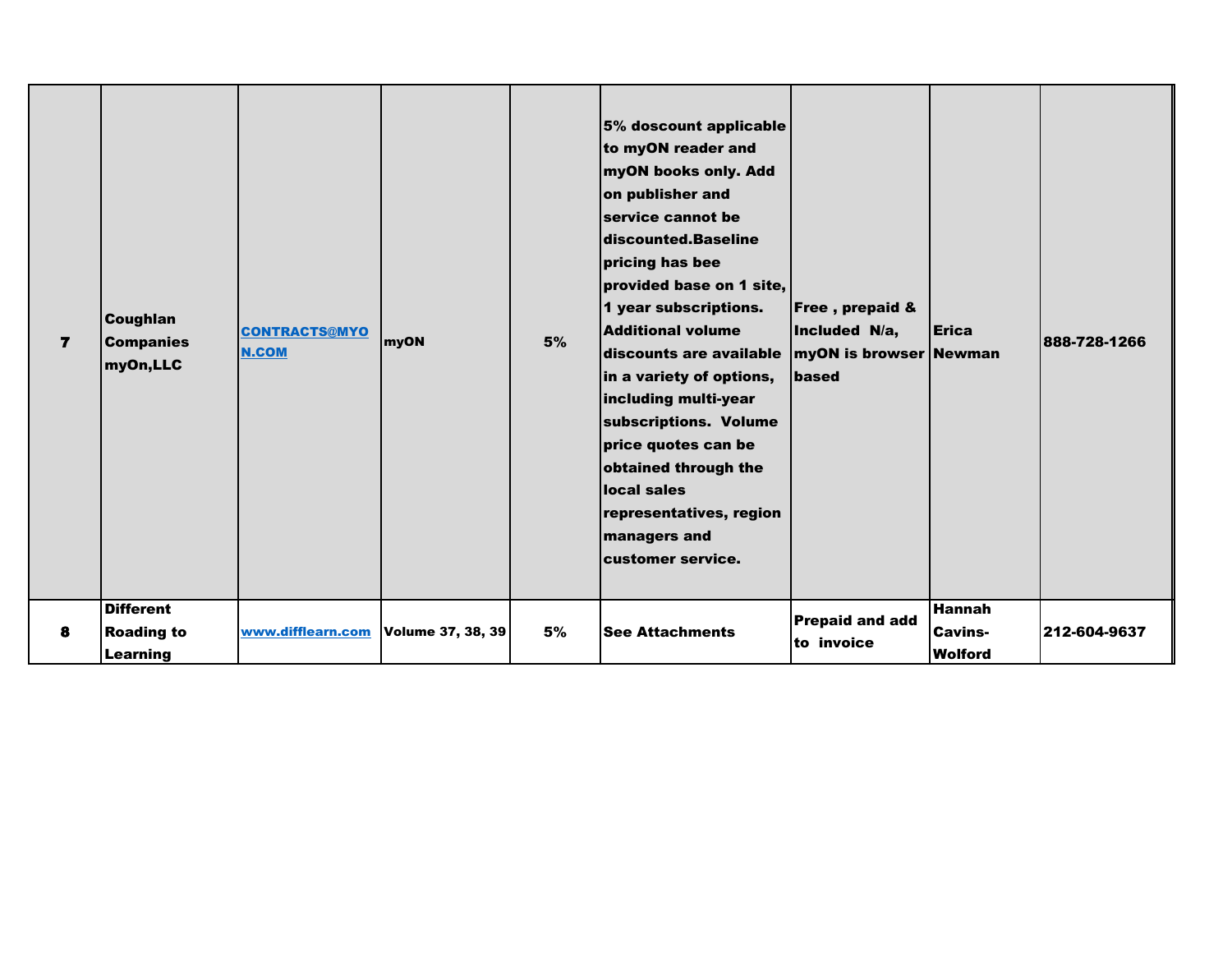| 9  | <b>EAI Education</b>                                                                | www.eaieducation.<br>com         | <b>k-12 Spring 2017</b><br><b>Elementary</b><br>Spring2017 | 15% | <b>Catalog discount does</b><br>not apply to calculators<br>& peripherals,<br><b>CBLs, CBRs, probes,</b><br><b>Navigator Systems,</b><br>software, storage<br>products, stopwatches,<br>timers, furniture, rugs<br>or batteries. (order<br>these items at catalog<br>price). Discount cannot<br>be combined with other<br>offers, including current<br>discounts through bids,<br>quotes, web sale prices<br>or EAI coupons. Bid #17<br>22 must be on all<br>purchase orders. | <b>Shipping on</b><br>orders over \$100<br>lis free: under<br>\$100 ad \$7.00 for<br>shipping. Actual<br>shipping<br>chanrges do<br>apply to<br>calculators,<br>storage<br>products,<br>furniture, rugs,<br>oversize & drop<br>shipped items<br>from a factory | <b>Barbara</b><br><b>Tuzzeo</b> | 800-770-8010              |
|----|-------------------------------------------------------------------------------------|----------------------------------|------------------------------------------------------------|-----|-------------------------------------------------------------------------------------------------------------------------------------------------------------------------------------------------------------------------------------------------------------------------------------------------------------------------------------------------------------------------------------------------------------------------------------------------------------------------------|----------------------------------------------------------------------------------------------------------------------------------------------------------------------------------------------------------------------------------------------------------------|---------------------------------|---------------------------|
| 10 | <b>Early Childhood</b><br><b>LLC</b> dba<br><b>Discount School</b><br><b>Supply</b> | www.Discountscho<br>olsupply.com | <b>vol 1 Discount</b><br><b>School Supply</b>              | 20% | <b>Special Promotional</b><br><b>Items May Be Excluded</b><br><b>From Discounts</b>                                                                                                                                                                                                                                                                                                                                                                                           | \$99.00 minimum<br>after discount on Kiersten<br>stock items for<br>free freight                                                                                                                                                                               | Young                           | 800-836-9515<br>ext. 5562 |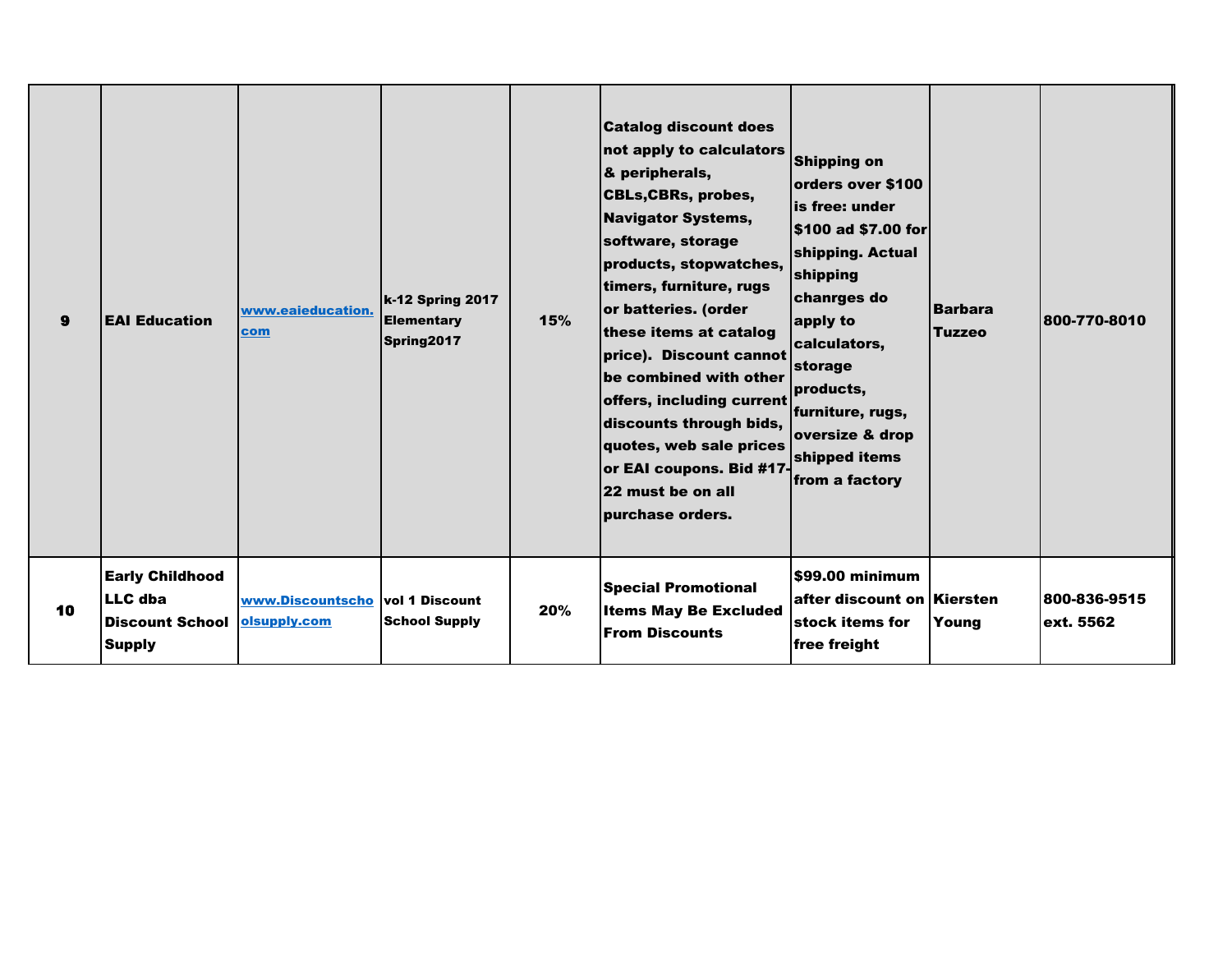| 11 | hand2mind, Inc. | www.hand2mind.co ETA hand3mind<br>$\mathbf{m}$ | <b>Prek-8 2017</b> | 15% | <b>Exclusions from</b><br>discount: Professional<br><b>Development, ETA</b><br>hand2mind. Custom<br>kits incluing but not<br>llimited to: National<br><b>Geographics NGSS,</b><br><b>Discovery Education</b><br><b>STEM Camp, National</b><br>and North Carolina 4-H, 99.00 in order to<br><b>Kits for use with Great</b><br>Minds, Eureka Math<br><b>Curriculum, Speacial</b><br>promotions, sale items,<br>quotes, brochures, and<br>bid prices (prefixed by<br><b>BD)</b> are excluded from<br>further discount. | <b>Free, Prepaid, &amp;</b><br>Included orders<br>must be over<br>receive free<br>ground shipping. | Kimberly<br>Jackson-<br><b>Betke</b> | 800-445-5985 |
|----|-----------------|------------------------------------------------|--------------------|-----|---------------------------------------------------------------------------------------------------------------------------------------------------------------------------------------------------------------------------------------------------------------------------------------------------------------------------------------------------------------------------------------------------------------------------------------------------------------------------------------------------------------------|----------------------------------------------------------------------------------------------------|--------------------------------------|--------------|
|----|-----------------|------------------------------------------------|--------------------|-----|---------------------------------------------------------------------------------------------------------------------------------------------------------------------------------------------------------------------------------------------------------------------------------------------------------------------------------------------------------------------------------------------------------------------------------------------------------------------------------------------------------------------|----------------------------------------------------------------------------------------------------|--------------------------------------|--------------|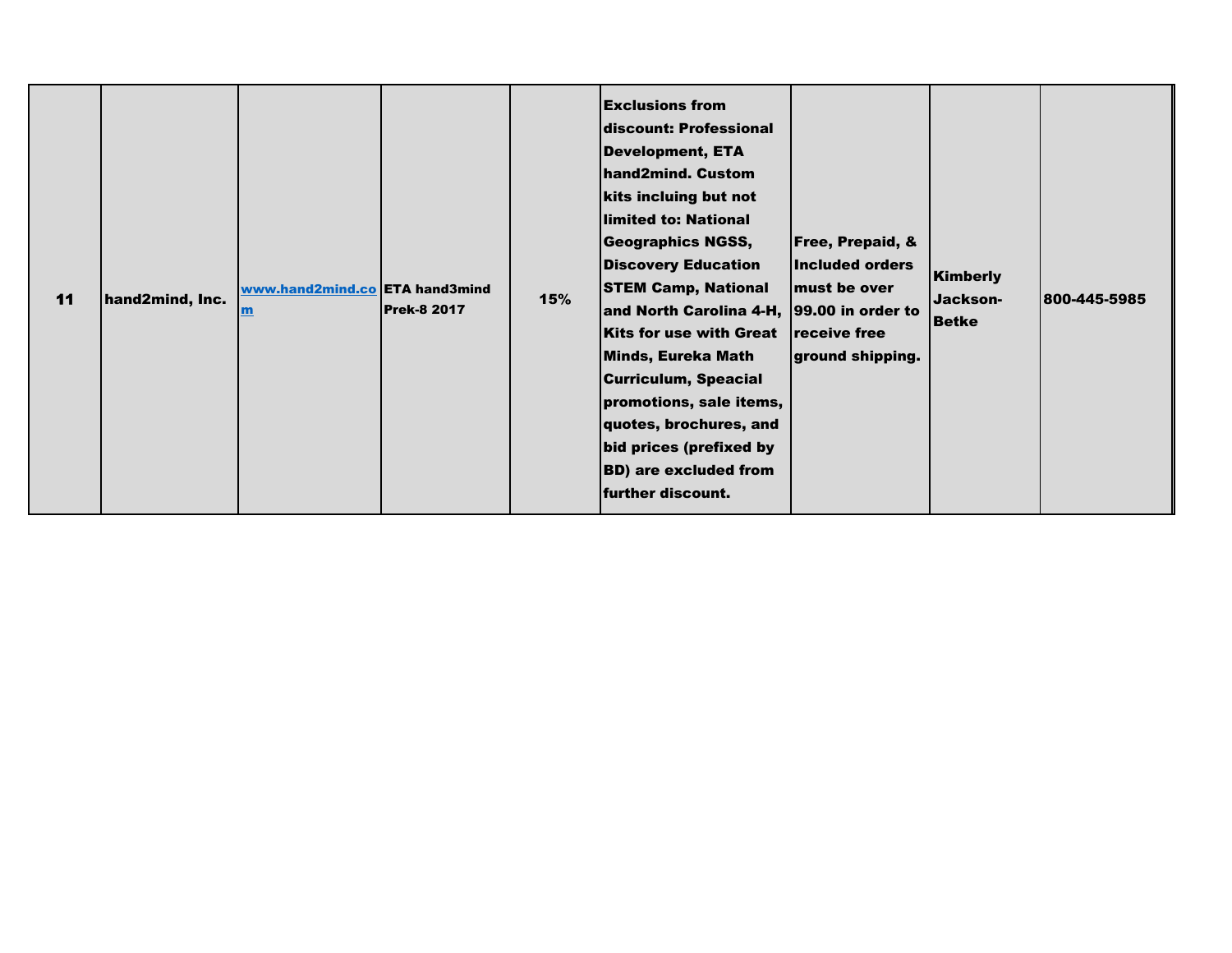| 12 | <b>Fisher Scientific</b><br><b>Company LLC</b>              | www.fisheredu.com Education 2017             | <b>Fisher Science</b><br><b>General Catalog</b>                          | 33-35%                             | 33-35% off Catalog<br><b>Pricing from the "Fisher</b><br><b>Science Education</b><br>2017 General Catalog"<br>through 12/31/17.<br><b>Starting 01/01/18,</b><br>discount will be off the<br>current published list<br>prices discounts<br>excludes non=catalog,<br>special order,<br>sale/clearance items<br>and items that end with invoice.<br>"ND" 19% off current<br>catalogy pricing from<br>the fisher Scientific<br><b>Research and</b><br><b>Healthcare catalogs.</b><br>Please see attached for<br>further details on the<br><b>US Communities</b><br>contract discount. | free, prepaid &<br>included. Prepaid Steven<br>and added to      | <b>Steinfeld</b> | 561-889-3980              |
|----|-------------------------------------------------------------|----------------------------------------------|--------------------------------------------------------------------------|------------------------------------|-----------------------------------------------------------------------------------------------------------------------------------------------------------------------------------------------------------------------------------------------------------------------------------------------------------------------------------------------------------------------------------------------------------------------------------------------------------------------------------------------------------------------------------------------------------------------------------|------------------------------------------------------------------|------------------|---------------------------|
| 13 | <b>Follett School</b><br><b>Solutions, Inc.</b>             | fes.follett.com &<br>titlewave.com           | fes.follett.com<br>(online catalog)<br>titlewave.com<br>(online catalog) | <b>both</b><br>catalogs<br>or $5%$ | Follett has no minimum Free, prepaid &<br>order requirements                                                                                                                                                                                                                                                                                                                                                                                                                                                                                                                      | <b>Included</b>                                                  | <b>Sue Bogo</b>  | 877-899-8550<br>ext 46213 |
| 14 | <b>Innovative</b><br><b>Learning</b><br><b>Concepts Inc</b> | www.toucjmath.co<br>$\underline{\mathbf{m}}$ | <b>TouchMath</b>                                                         | 3%                                 | <b>See Attachments</b>                                                                                                                                                                                                                                                                                                                                                                                                                                                                                                                                                            | Prepaid & added<br>to Invoice 8% we<br>bill % of total<br>order. | <b>Jane Lord</b> | 800-888-9191              |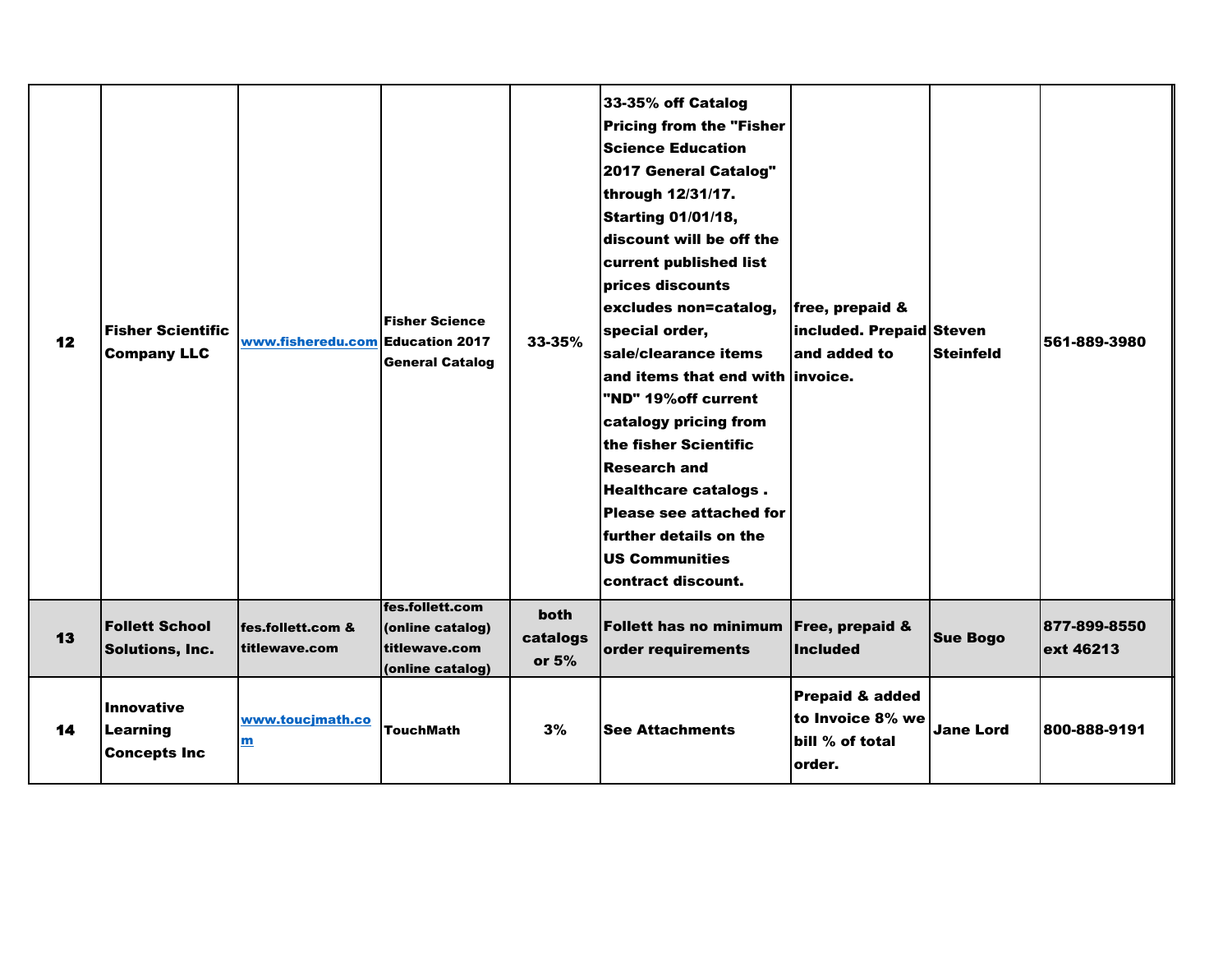| 15 | <b>Kaplan Early</b><br>Learning<br><b>Company</b> | www.kaplanco.com                    | <b>Early Childhood</b><br><b>Edition</b><br><b>Elementary</b><br><b>Edition Catalog</b> | 15% | <b>Exclusions apply- See</b><br>enclosed "Exclusions"<br> From Our Offer"<br>statement. Discount<br>will be applies to<br>current catalogy pricing<br>lin effect at time order<br>is placed. | <b>Free, Prepaid &amp;</b><br><b>Included</b> | Kate Shelton  800-334-2014  |              |
|----|---------------------------------------------------|-------------------------------------|-----------------------------------------------------------------------------------------|-----|----------------------------------------------------------------------------------------------------------------------------------------------------------------------------------------------|-----------------------------------------------|-----------------------------|--------------|
| 16 | Lakeshore<br><b>Learning</b><br><b>Materials</b>  | <b>WWW.LakeshoeLea</b><br>rning.com | <b>Lakeshore 2017</b><br><b>Lakeshore</b><br>Elemantary 2017-<br>2018                   | 5%  | Discount not included<br>lon sale items                                                                                                                                                      | <b>Free, Prepaid &amp;</b><br><b>Included</b> | lAmanda<br><b>Henderson</b> | 800-421-5354 |
| 18 | <b>Lectotum</b><br><b>Publications, Inc</b>       | www.lectorum.com                    | The Best in<br>  Children's Literatu  <br>re in Spanish<br><b>Grades K-8</b>            | 0%  | Orders in excess of<br> \$5,000.00 ner are<br>shipped free of charge<br>lif sent to one location.                                                                                            | S8.00 minimum                                 | <b>Alex Correa</b>          | 800-345-5946 |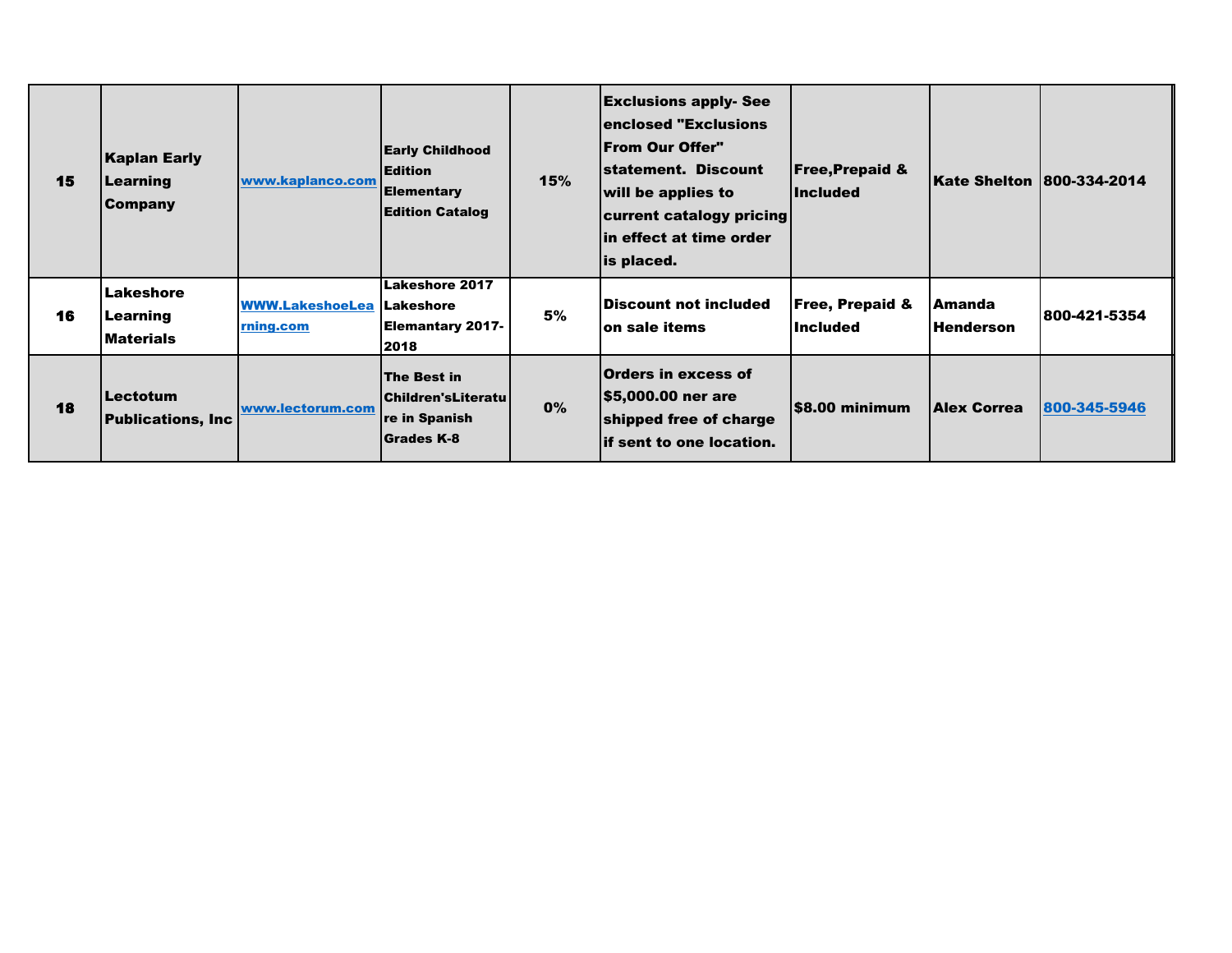| 19 | <b>Moore Medical</b><br><b>LLC</b> | www.mooremedical<br>.com                      | Wedsite               | 18% | Please see enclosed<br>discount exceptions<br>and clarification<br>document  | Free, Prepaid &<br><b>Included Freight</b><br>will be added to<br>furniture and<br>equipment<br>shipped direct<br>from the<br>manufacturer<br>(product<br>indicated at<br><b>MANF DIRECT</b><br>online). Please<br>call for freight<br>estimates as<br>different<br>manufacturers<br>offer multiple<br>options based on<br>product and<br>delivery location.<br>If a freight<br>estimate is not<br>obtained the<br>customer is<br>responsible for<br>additional freight<br>fees.<br><b>Free standard</b> | Denise<br><b>Rogers</b>    | 800-234-1464<br>ext 5626 |
|----|------------------------------------|-----------------------------------------------|-----------------------|-----|------------------------------------------------------------------------------|----------------------------------------------------------------------------------------------------------------------------------------------------------------------------------------------------------------------------------------------------------------------------------------------------------------------------------------------------------------------------------------------------------------------------------------------------------------------------------------------------------|----------------------------|--------------------------|
| 20 | <b>Oriental Trading</b>            | www.orientaltradin Education, Party,<br>g.com | <b>Main, Seasonal</b> | 5%  | <b>Excludes Fun</b><br><b>Inpressions See</b><br>attached deviations<br>form | shipping over<br>\$150.00 See<br>attached<br>shipping chart                                                                                                                                                                                                                                                                                                                                                                                                                                              | <b>Customer</b><br>Service | 800-228-0038             |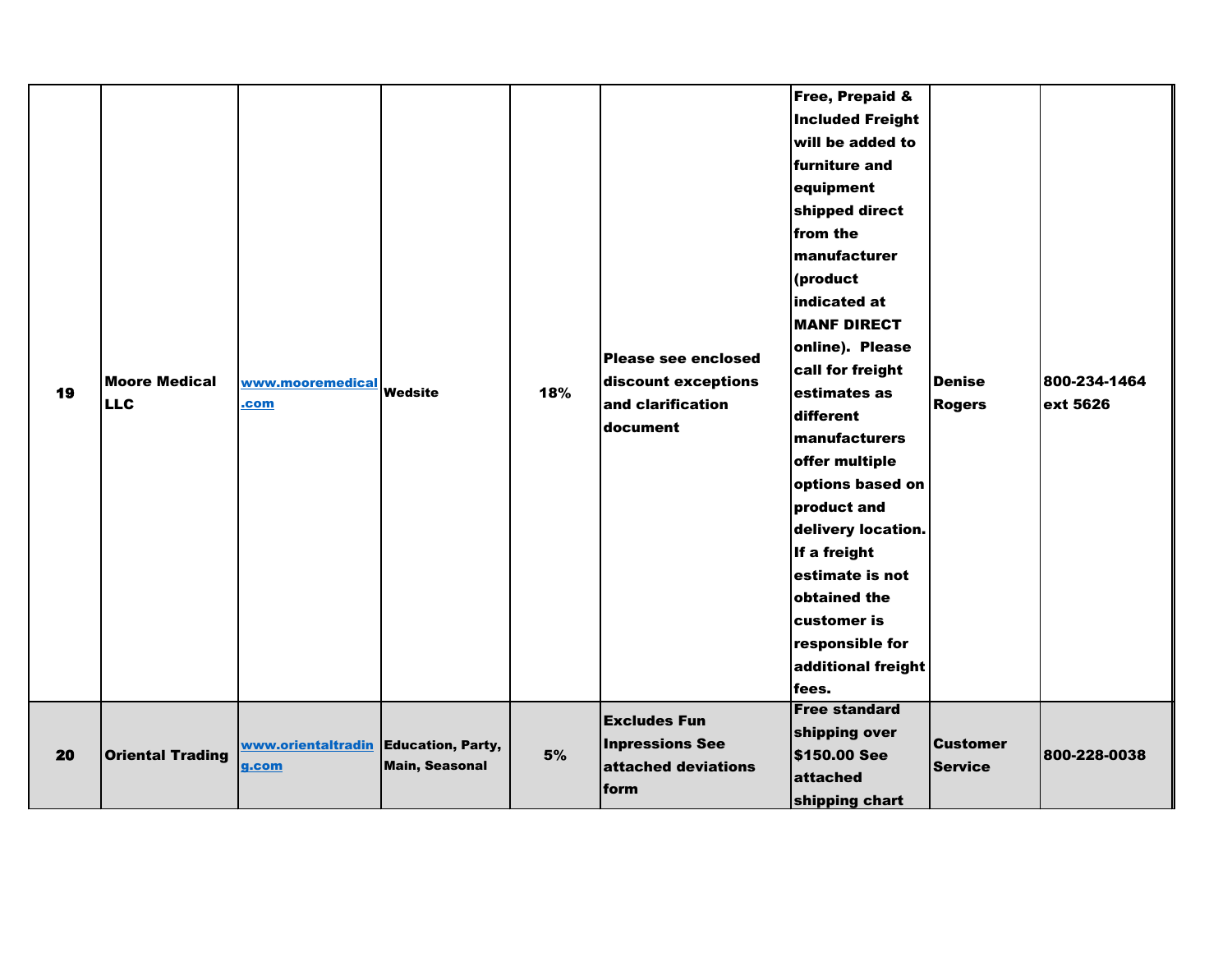|    |                          |                      |                         |              |                                | 95.00 minimum              |                     |                            |
|----|--------------------------|----------------------|-------------------------|--------------|--------------------------------|----------------------------|---------------------|----------------------------|
|    | <b>Pyramid School</b>    | www.pyramidsp.co     | <b>2017-18 Pyramid</b>  |              |                                | <b>All furniture and</b>   |                     |                            |
| 21 | <b>Products</b>          | $\mathbf{m}$         | <b>School Products</b>  | 10%          |                                | equipment is               | <b>Larry Miller</b> |                            |
|    |                          |                      |                         |              |                                | <b>FOB factory</b>         |                     |                            |
|    |                          |                      |                         |              |                                | <b>Prepaid &amp; added</b> |                     |                            |
|    |                          |                      | any non-expired         |              | <b>Discount can not be</b>     | to invoice We              | <b>Claudia</b>      |                            |
| 22 | <b>Really Good</b>       | www.reallygoodstu    | catolog and             | 3%           | combined with other            | bill %of total             |                     | 800-366-1920               |
|    | <b>Stuff</b>             | ff.com               | website                 |              | offers or coupons              | order See                  | Fellini             |                            |
|    |                          |                      |                         |              |                                | attached                   |                     |                            |
|    |                          |                      | Spring 2017             |              |                                | 12% \$8.00                 |                     |                            |
| 23 | <b>Saddleback</b>        | www.sdlback.com      | <b>Special</b>          | 20%          |                                | minimum please             | Lisa                | 714-640-5200               |
|    | <b>Educational, Inc.</b> |                      | <b>Education Spring</b> |              |                                | call for quotes            | <b>Taraborrelli</b> |                            |
|    |                          |                      | 2017                    |              |                                |                            |                     |                            |
|    |                          |                      | 2017 Health             |              |                                | <b>Free, Prepaid &amp;</b> |                     |                            |
| 24 | <b>School Health</b>     | www.Schoolhealth.    | <b>Services or</b>      | 12%          | <b>See Attachment</b>          | included Free              | <b>Andrew</b>       | 866-323-5465               |
|    | <b>Corporatio</b>        | com                  | current catalog         |              |                                | <b>S&amp;H</b> on orders   | Wiezon              |                            |
|    |                          |                      |                         |              |                                | over \$90.00               |                     |                            |
|    |                          |                      | <b>Scholastic</b>       |              | <b>Catalog reflects an</b>     |                            |                     |                            |
|    |                          |                      | <b>Education</b>        | 0%           | <b>Educators Discount of</b>   |                            |                     |                            |
| 25 | <b>Scholastic Inc.</b>   | www.scholastic.co    | <b>Catalog #657391</b>  | #657391      | 25% off list price; no         | We bill % of total         |                     | Joe Jernigan 386--871-2459 |
|    |                          | m                    | <b>TeacherResource</b>  | 25%          | further discount applies order |                            |                     |                            |
|    |                          |                      | s Catalog               | 662726       | <b>See Discount Schedule</b>   |                            |                     |                            |
|    |                          |                      | #662726                 |              | <b>Attached</b>                |                            |                     |                            |
|    |                          |                      |                         | 35%          |                                |                            |                     |                            |
|    |                          |                      |                         | (reinforced  |                                |                            |                     |                            |
|    |                          |                      |                         | library      |                                |                            |                     |                            |
|    | <b>Scholastic</b>        |                      | 16-17 Scholastic        | binding)     |                                |                            |                     |                            |
|    | Library                  | www.scholastic.co    | Library k - 12          | off list     |                                |                            | <b>Kathy Brown</b>  | 800-621-1115               |
| 26 | Publishing, Inc.         | m/library publishing | 16-17 Scholastic        | <b>Price</b> |                                |                            |                     | lext 4                     |
|    |                          |                      | <b>Library K-12</b>     | 40%(Trade    |                                |                            |                     |                            |
|    |                          |                      |                         | binding)     |                                |                            |                     |                            |
|    |                          |                      |                         | off list     |                                |                            |                     |                            |
|    |                          |                      |                         | price        |                                |                            |                     |                            |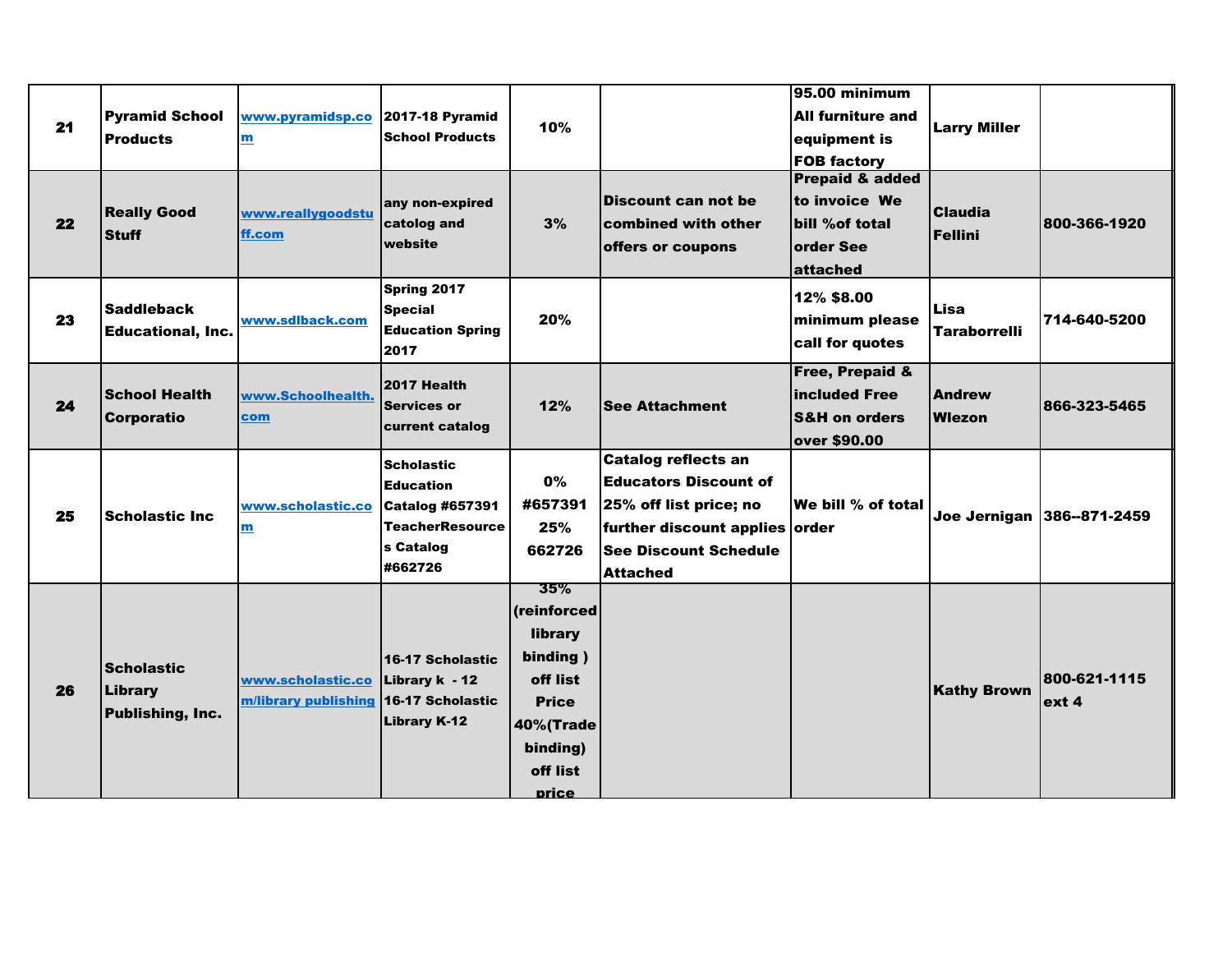| 27 | <b>School Outfitters</b>                   | www.schooloutfitte N/A our website<br>rs.com  | is our catalogy                                                | 2%              | please see deviations<br>page                                                        | shipping /freight<br>will be added to<br>each order as<br>aseparate Ine<br>item and will<br>vary by item &<br>manufacturer                                         | <b>Sales Dept</b>                 | 800-260-2776             |
|----|--------------------------------------------|-----------------------------------------------|----------------------------------------------------------------|-----------------|--------------------------------------------------------------------------------------|--------------------------------------------------------------------------------------------------------------------------------------------------------------------|-----------------------------------|--------------------------|
| 28 | <b>School Specialty</b>                    | www.schoolspecial Essentials<br>ty.com        | <b>Education</b><br><b>Furniture &amp;</b><br><b>Equipment</b> | 34%<br>30%      | <b>Please see cover letter</b><br>for exceptions                                     | <b>Free, Prepaid &amp;</b><br><b>Included</b>                                                                                                                      | <b>Charles</b><br><b>Frishman</b> | 954-517-0442             |
| 29 | <b>Seat Sack Inc.</b>                      | www.seatsack.com                              | Seat Sack 2017<br><b>Products</b>                              | <b>40% MSRP</b> |                                                                                      | <b>Free freight on</b><br>orders of \$50.00<br>or more                                                                                                             | <b>Michelle</b><br><b>Holder</b>  | 800-764-1235 <br>ext 203 |
| 30 | <b>Smiley's Audio</b><br><b>Visual Inc</b> | www.smileysaudiov Smiley's Audio<br>isual.com | Visual cat no 16                                               | 5%              | See attached for<br>different catolog insert<br>pages with different %<br><b>off</b> | <b>Free, Prepaid &amp;</b><br><b>Included See</b><br>lattached                                                                                                     | <b>Cathy Smiley 863-667-1998</b>  |                          |
| 31 | S & S Worldwide www.ssww.com               |                                               | <b>S&amp;S 2017 Buyers</b><br>Guide                            | 20%             |                                                                                      | <b>Free, Prepaid &amp;</b><br>Included Items<br>Labeled<br>F.O.B./Drop ship<br>in catalog will be Hemingway<br>charged shipping<br>prepaid and<br>added to invoice | Erin                              | 800-642-7354             |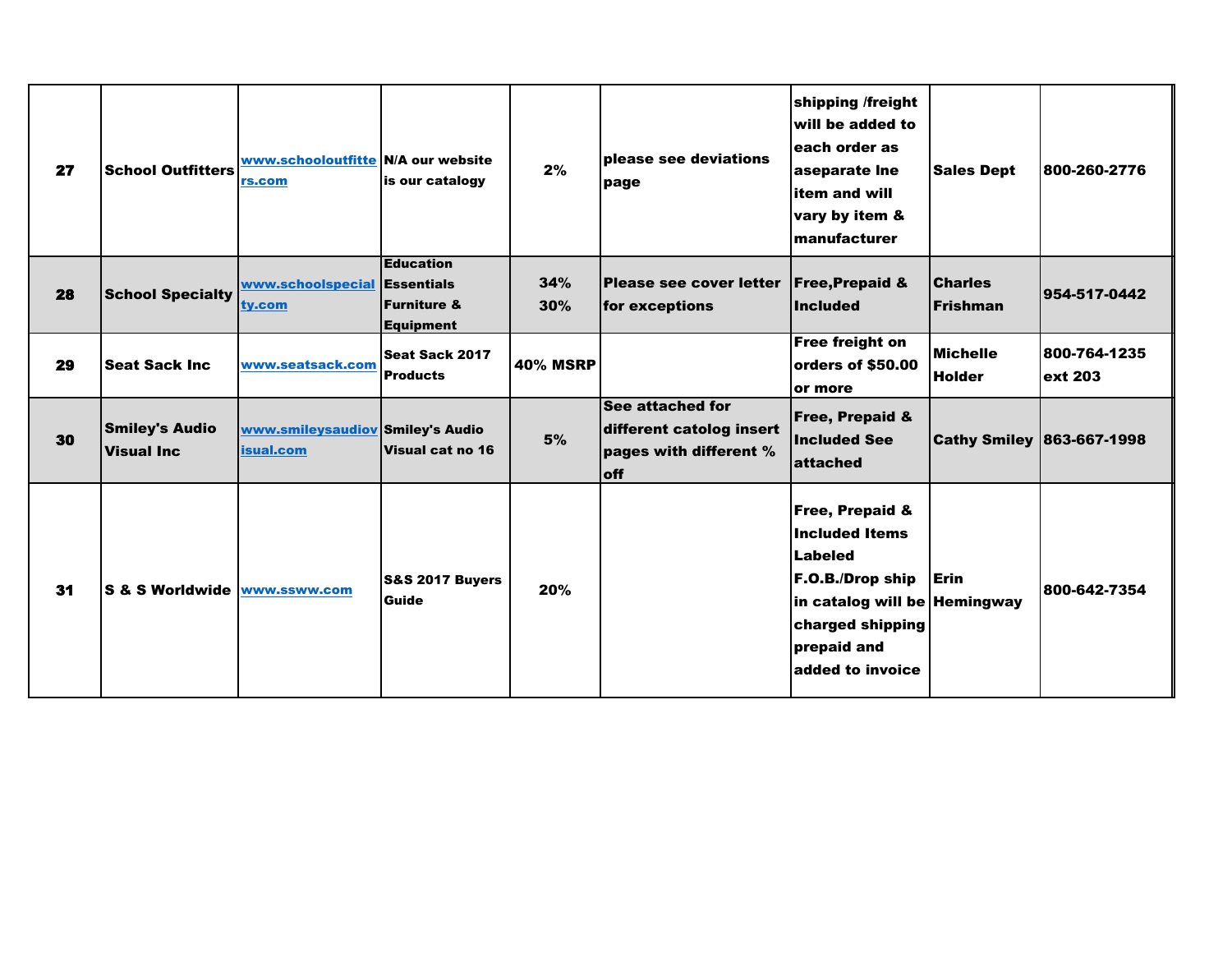| 32 | <b>GL Group</b><br>Inc.,dba<br><b>Booksource</b>  | www.booksource.c<br>om                      | <b>Grades K-6</b><br><b>Collections</b><br>Grades 6-12<br><b>Collections</b><br><b>2017 Level</b><br><b>Collections</b><br><b>Spanish Catolog</b><br><b>2017 Pre-K</b><br><b>Collections</b>                                                                                                                         | 30%<br>30%<br>30%<br>30%<br>30%              | <b>See Clarifications Page</b>                                                               | <b>Free, Prepaid &amp;</b><br><b>Included</b><br><b>See</b><br><b>Clarifications</b><br>Page | <b>Moedith</b><br><b>Murray</b> | 800-444-0435                     |
|----|---------------------------------------------------|---------------------------------------------|----------------------------------------------------------------------------------------------------------------------------------------------------------------------------------------------------------------------------------------------------------------------------------------------------------------------|----------------------------------------------|----------------------------------------------------------------------------------------------|----------------------------------------------------------------------------------------------|---------------------------------|----------------------------------|
| 33 | <b>Troxell</b><br><b>Communications</b><br>. Inc. | www.trox.com/prod<br><u>ucts.htm</u>        | <b>Audio Visual</b><br><b>Products</b><br><b>Furniture</b><br><b>Chromebook</b><br><b>Computer &amp;</b><br><b>Accessories</b><br><b>Projection</b><br><b>Screens &amp;</b><br><b>Interactive</b><br><b>Products</b><br><b>Technical</b><br>Learning<br><b>Hardware &amp;</b><br>supplies School<br><b>Asset Mgt</b> | 5%<br>2%<br>1%<br>3%<br>2%<br>2%<br>2%<br>2% | <b>Quantity Discounts</b><br><b>Available - Contact Lori</b><br>Petersen for more<br>details | Free, Prepaid &<br>Included \$25.00<br>minimum                                               | <b>Lori Petersen</b>            | 800-352-7912<br><b>Ext. 6605</b> |
| 34 | <b>Tylanders Office</b><br><b>Solutions</b>       | www.tylanders.com Other Furniture           | <b>Hon Furniture</b><br><b>Tylanders</b><br><b>General Supplies</b><br><b>Tech/Ink &amp; Toner</b><br><b>Janitorial &amp;</b><br><b>Break Room</b>                                                                                                                                                                   | 45%<br>42%<br>30%<br>25%<br>25%              |                                                                                              | <b>Free, Prepaid &amp;</b><br><b>Included</b>                                                | <b>Sue Tillman</b>              | 772-464-0450                     |
| 35 | <b>Triumph</b><br><b>Learning, LLC</b>            | www.triumpjlearnin Current Triumph<br>g.com | <b>Learning Catalog</b>                                                                                                                                                                                                                                                                                              | 2%                                           | <b>Contact representative</b><br>for additional discounts total order                        | we bill 12% of                                                                               | Kim<br><b>Hermelyn</b>          | 800-338-6519 x<br>862            |